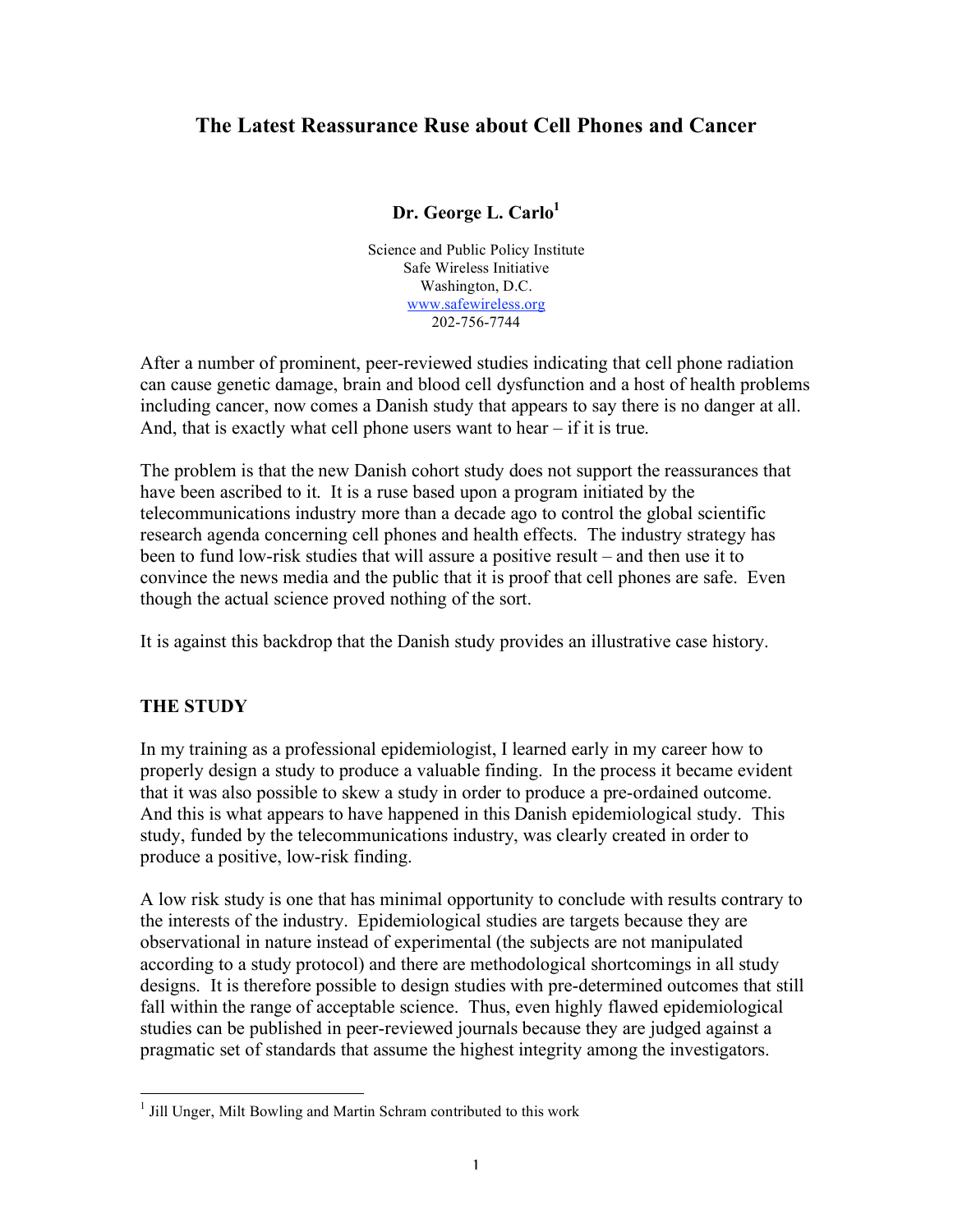Experienced investigators clearly understand the influences of various decisions in the study process, and that is why epidemiological studies contain very extensive discussions about methodological assumptions and shortcomings. Because this in-depth knowledge of methods is a necessary skill for all epidemiologists, epidemiological studies can be relatively easy to manipulate – in design, implementation and reporting.

### **The Danish Cohort Study Was Epidemiologically Designed To Produce A Pre-Ordained Positive Outcome**

The study, although published in the *Journal of the National Cancer Institute*, followed a pre-determined methodology that gave it little chance to find any increase in the risk of cancer among cell phone users in Denmark. The basis for this assertion is described below. The study was also industry-friendly from a public relations perspective: several hundred thousand people could be included in the study, and thus it could be packaged as a very large study that would seem meaningful to the media. Prior to the onset of the study, it would have been clear that, if managed properly, the study could provide very useful data for the industry's position that cell phones are safe.

### **The Working Hypothesis And Statistics Were Weighted Toward Finding No Risk.**

- The working hypothesis involved looking at a large group of cell phone users and comparing their estimated cancer expectancy with the general population in Denmark. The cell phone user population was heterogeneous in terms of gender, age, socio-economic status, personal health habits and occupation. There was nothing in the definition of who was included and who was not that was actually relevant to cell phone radiation exposure – a cell phone user was defined as someone who made only one call per week over a period of six months or more. Finding a cell phone related cancer risk among this group would be akin to identifying excess lung cancer risk among people who smoked one cigarette a week – similar to finding a needle in a haystack.
- The investigators failed to include statistical power calculations in the report. These data would have detailed specifically how large a risk the study could address as well as how large a statistical risk could be excluded with this study design. A doubling or tripling in risk could still be in the data but not revealed because the statistics were not robust enough to find it. Leaving the power calculations out of the report opened the door for un-challenged, open-ended assurances about the safety of cell phones – which were not based at all on data within the study.
- The Danish investigators failed to explain that, even if taken at face value, the study can only rule out statistical risks that are dramatically large. In fact the study did not contain even one statistically significant finding that would attest to the veracity of the headlines that it spawned. The only statistical finding in the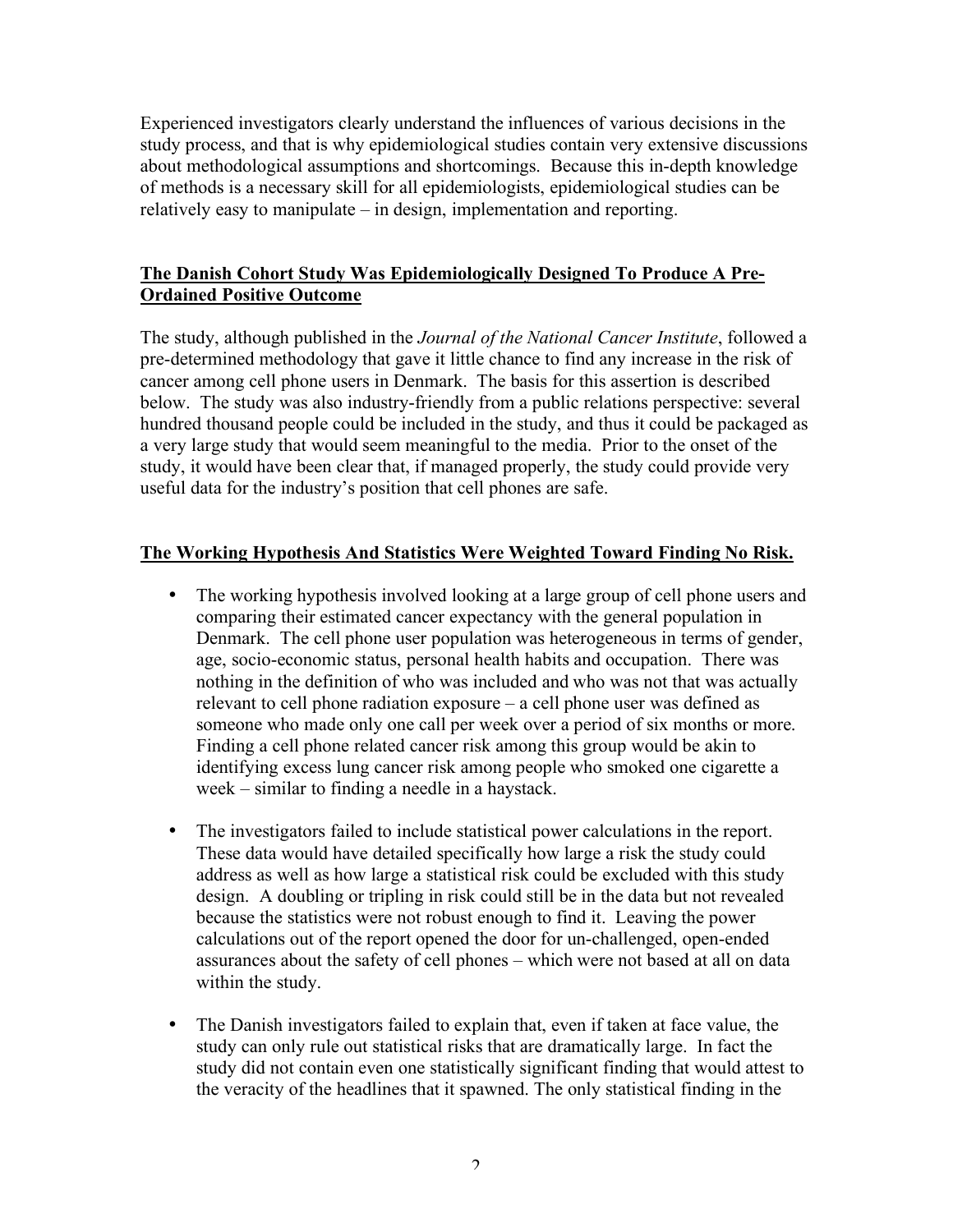study had to do with latency of more than ten years from the time people began using the cell phone to the development of their tumor. Latency is a very poor measure of cumulative exposure to cell phone radiation as evidenced by a dozen other published studies.

### **The Study Included No Reasonable Exposure Variables And Thus Created Bias Toward A Finding Of No Risk.**

- The study covered phones used from 1982 through 1995 antique technology that bears little resemblance to the phones in use today. Early phones operated with very different power profiles compared to modern phones and thus exposure plumes with the ability to affect biological cells were very different. In addition, background levels of information-carrying radio waves are orders of magnitude higher in today's environment than in the past; synergies between ambient exposures and phone related near-fields are more severe today than during the time-frame of the study. The investigators failed to point out these caveats and the probability that the study has little relevance to the dangers of phones that are being used currently by more than 2 billion people around the globe.
- Without quantitative exposure variables, it is not possible to obtain a reasonable assessment of cause and effect. In this study, all 420,000 people were assumed to use the cell phone exactly the same way. No account is made for time on the cell phone at all. No measures of minutes or hours per day of use were included. The underlying premise, therefore, is that everyone in the study used the phone for the same amount of minutes. Common sense and experience tells us that would not be the case. This assumption of similar use produces a dramatic misclassification of exposure. Statistically, this bias leads to a significant underestimation of true risk because the exposure variable is imprecise. In this case, the exposure variable has no precision at all because it is non-existent. Thus, statistical findings of no risk would be the primary expectation from this study design.
- Further, in the early days of cell phones, time on the phone was very expensive. People did not use a cell phone as a major source of communication. Thus, people in the Danish study were unlikely to have used cell phones for very long each day. It is therefore reasonable to assume that exposures across the entire cohort were on average very low. Low exposures coupled with no precision in the distinguishing high from low exposures compounds bias in this study design toward the null. Thus, at the outset, it would be clear to both the investigators and the sponsors of the study that the chances of finding any increase in risk were very minimal.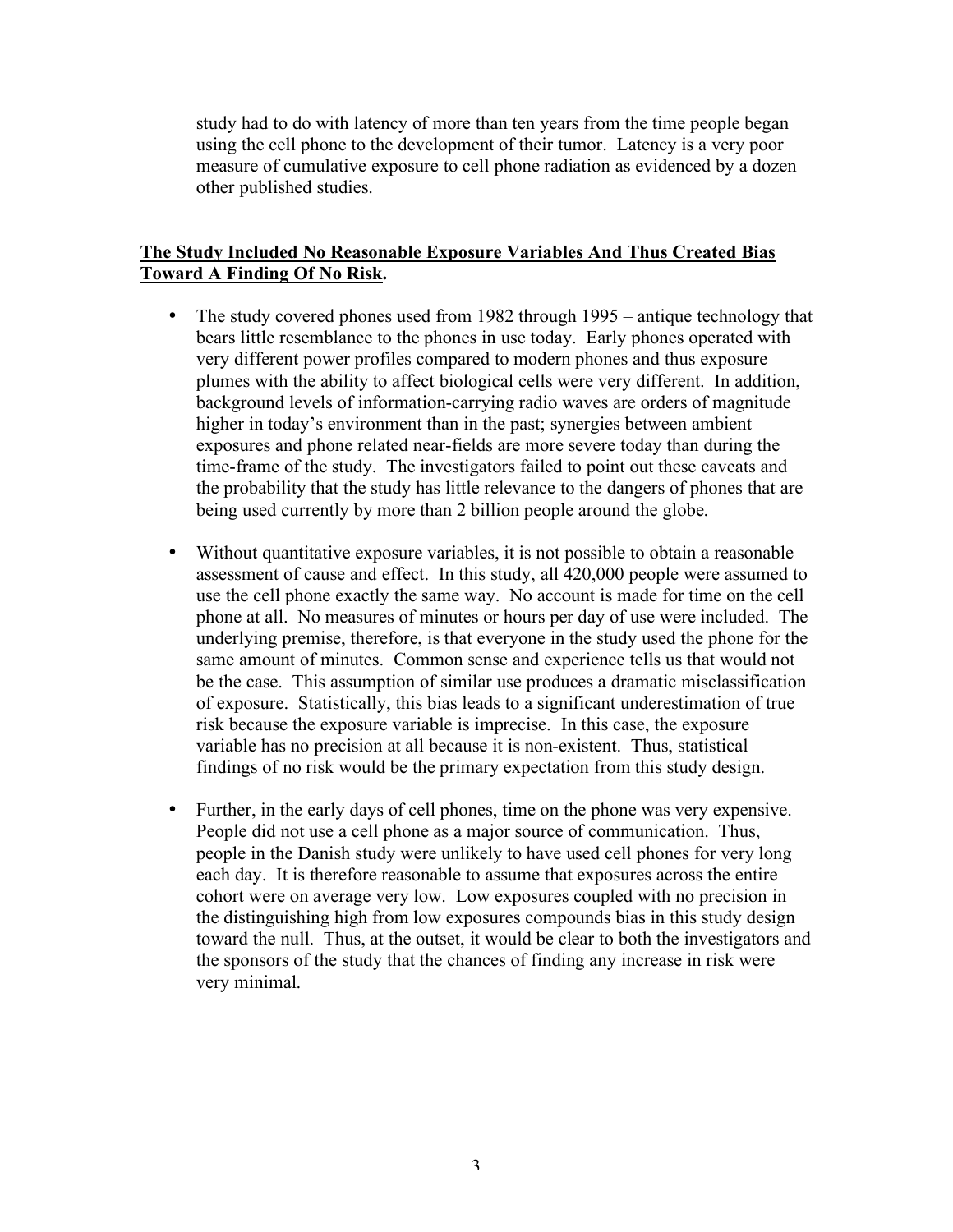### **The Study Was Not Based On Any Previous Biological Findings, So Its Chances Of Finding A Biological Risk Were Exceedingly Low.**

- A basic tenet of epidemiology is that hypotheses in studies should be linked to biological mechanisms that will help explain the observations in the research. Studies intended to assess risk therefore include rationale that would address, for example, brain tissue exposed within the near-field plume emanating from a cell phone and subsequent biological responses. That is why studies that have provided the most information about risks in humans from cell phones have focused on such epidemiological variables as concordance between the side of the head where a phone is used and the side of the head where a tumor occurs. No such rationale was included in the Danish study design so the study had no biological basis. Thus, any finding of risk increase would be due to chance and therefore extremely unlikely.
- Further, the investigators took no account in their writing of findings already confirmed in the peer-reviewed literature. Studies show that radio frequency radiation causes biological cell membrane dysfunction that leads to genetic damage, cellular dysfunction including blood-brain barrier leakage and disruption of intercellular communication – all harbingers of serious disease, including cancer. The working hypothesis of the Danish study remained purely statistical and by design stayed away from anything to do with mechanisms of disease. It is noteworthy that disease mechanism data which portend disease are the weak point in the industry's argument that cell phones are safe.

### **The Investigators Limited Their Access To Data That Would Have Made The Study More Robust, Thus Limiting The Chances Of Finding Any Risk Increase.**

- The most important data in this study would have come from people who used the phones most. The enrollment criteria for the study, one phone call per week for six months is likely to have created a very large group of study subjects who had very little exposure to cell phone radiation. In the *a priori* study design, all commercial phone subscribers were excluded from the study. Considering the high expense of phone minutes during the 1980s and 1990s where the study was focused, it is likely that commercial subscribers would have been the heaviest users. Therefore, a selected group who would have provided important information on any disease risks actually related to cell phone radiation was eliminated by choice of the investigators.
- Another important subset would have been those people who used their phones on the same side of the head where their tumors were located. This would be the only subset of phone users with tumors who would definitively have been exposed to measurable levels of cell phone radiation in the only part of the head where the radiation could have an effect. Those people were not culled out and studied and thus an opportunity to learn something important about brain cancer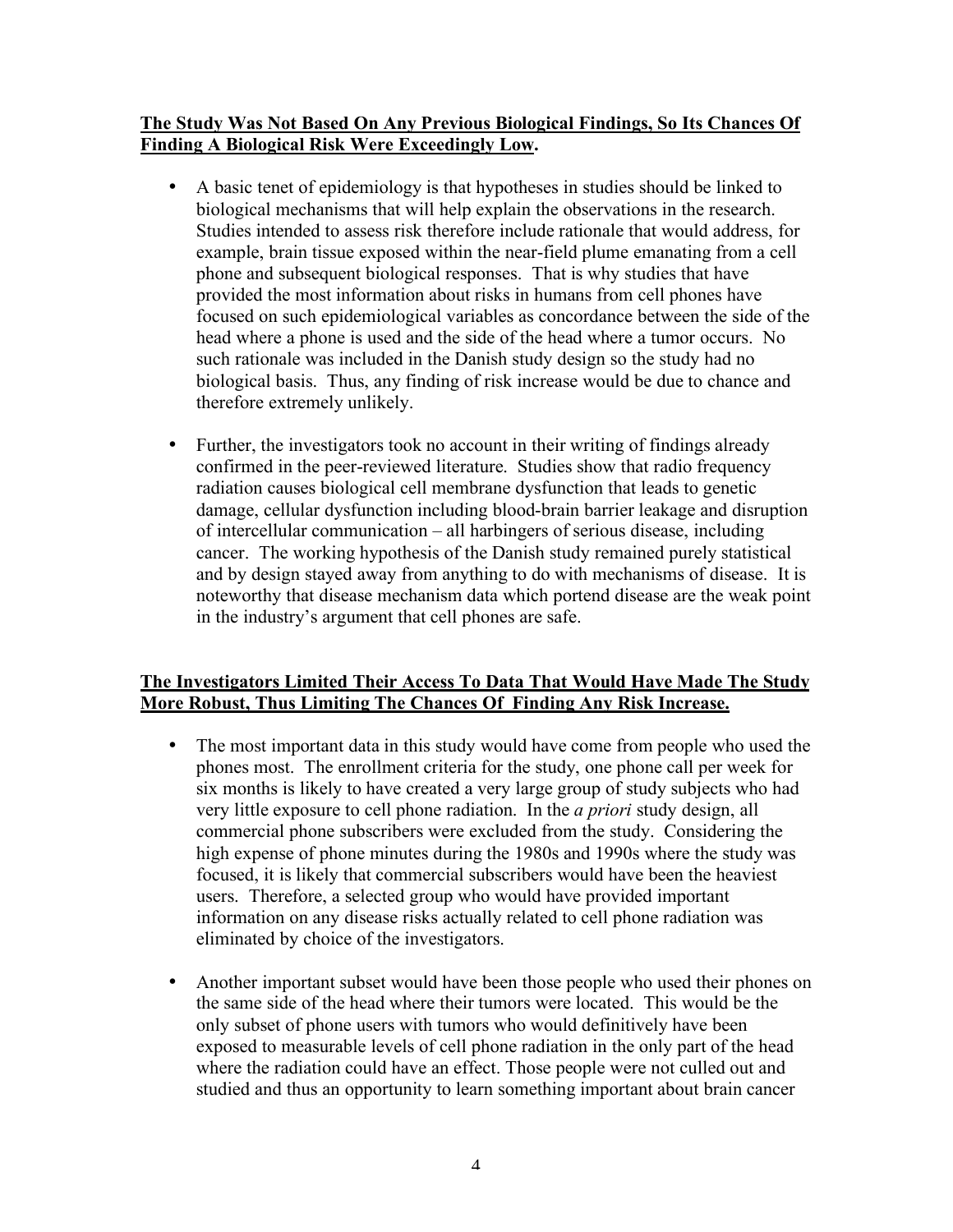risk was missed. Because the investigators had access to subscriber information and user lists obtained from the phone companies, it is reasonable to assume that type of in-depth study could have been completed if the investigators so desired.

#### **Internal Inconsistencies Raise Red Flags About the Methods.**

- The most fundamental portion of a scientific report is the review of prior literature and a clear statement of the hypothesis the study is intended to address based on that literature. The balance and fairness with which the report is written is reflected in the review of the literature. It is noteworthy that on the first page of the Danish report virtually all research that indicated any risk from cell phones was summarily dismissed. One specific quote by the Danish investigators on page one is illustrative: "Most studies have not found a statistically significant overall association with the risk of brain tumors for use of 10 or more years, except two, for which methodologic issues have been raised." That quote does not square with the data presented here in the appended Table 1. In the peerreviewed published literature, there are more than 300 statistically significant findings indicating an increase in risk. It is noteworthy that most of the same studies cited under Table 1 are also cited in the Danish paper.
- In this study the risks of all types of cancer in the Danish men and women were statistically low, except for cervical cancer in women. Those findings would suggest that the population of Denmark has a comparatively low cancer risk overall. However, international cancer statistics show that Denmark is among the top 15 countries in the world for cancer deaths among both men and women. Some tallies show Denmark to be number one in cancer mortality among women. The bottom line is that this study shows Danes have low cancer risk but the world data say they have high cancer risk. The low Danish cancer risk hypothesis does not hold up and it suggests something is wrong within the study's data.
- The apparently low site-specific cancer risk findings could be the result of a systematic overestimate of the expected numbers of cancer cases that were calculated in the study. That would mean that the analytical algorithm, or the method used by the investigators for calculation, was somehow altered or flawed. If expected numbers are artificially high, then risk estimate numbers would be artificially low. Such a phenomenon would result in an artificial finding of no risk in the study. Only the investigators themselves have control over that aspect.

### **DISSEMINATION OF THE STUDY RESULTS**

It is not likely an accident that immediately after the Danish study was released media outlets from around the world were somehow made aware of the new study and the findings. It is noteworthy that the bland title of the study, "Cellular Telephone Use and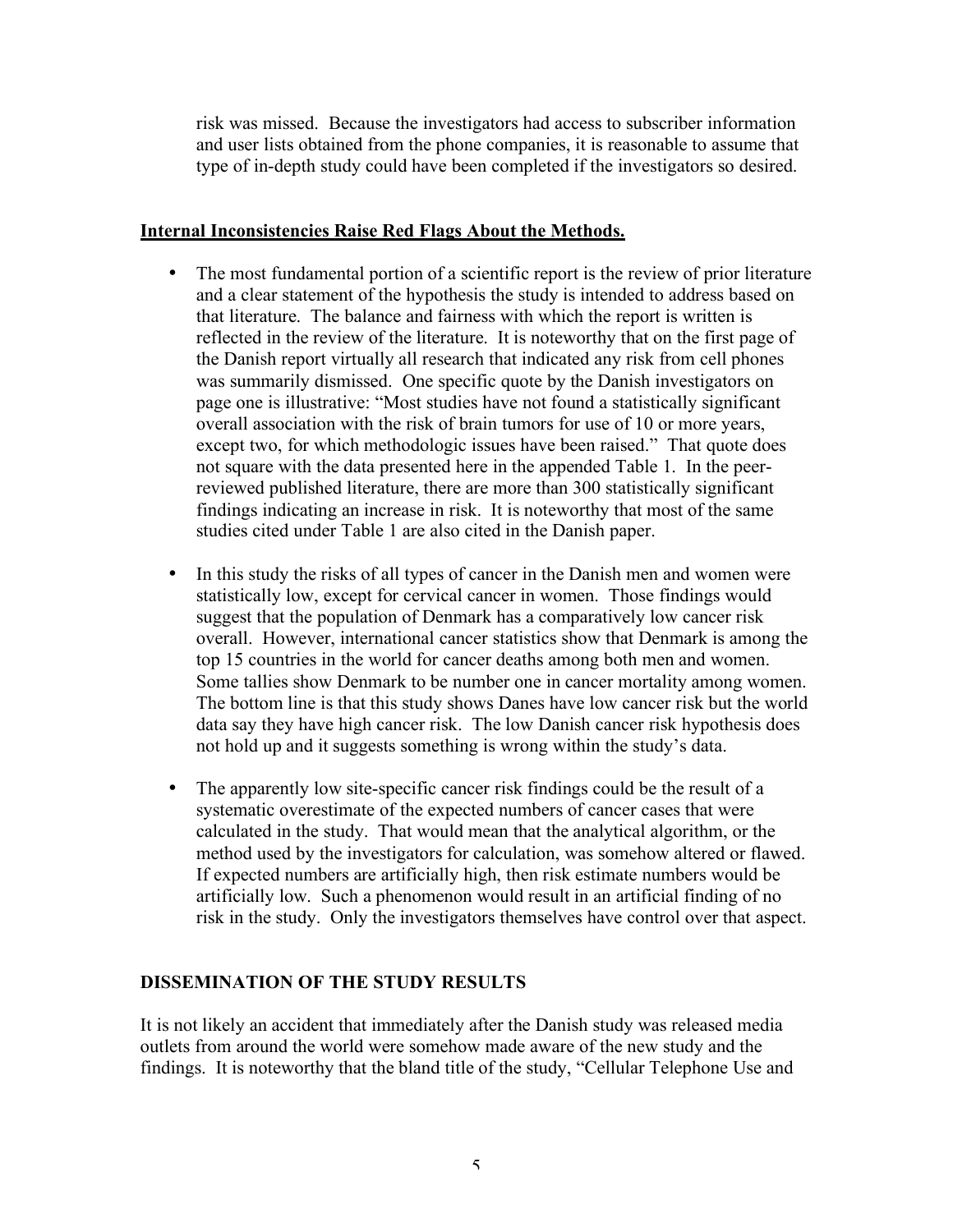Cancer Risk: Update of a Nationwide Danish Cohort," bears little resemblance to the headlines it produced.

- "Cell Phones Don't Cause Brain Cancer" The Toronto Daily News
- "Cell Phones Don't Raise Cancer Risk" Reuters
- "Big Study Finds No Link Between Cell Phones, Cancer" SJ Mercury News
- "Study: Cell Phones Cause Cancer" Albuquerque Tribune
- "Study: Cell Phones Safe" Newsday
- "Cell Phones Do Not Cause Cancer" Techtree.com, India

It is also not likely to be an accident that science groups immediately and aggressively weighed in to validate the conclusion.

- "Cellular Telephones Not Associated With Cancer Risk" JNCI Spectrum
- "Cell Phone-y Scare" American Council on Science and Health

It would strain the credulity of even the most casual observer to believe that these media and science groups were anxiously awaiting the release of the Danish cohort update. That the information release was highly coordinated would be a reasonable assumption based on the facts. However, given the weaknesses in the study and the obvious limitations that follow from those weaknesses in terms of ruling out a cell phone related cancer risk, it is remarkable that so many groups would blindly run with the headlines.

However, when a study like this Danish report is released, the media need a reason not to cover it, especially against the frontal public relations assault that comes from the industry with the release of new data that they believe supports their position. No one is providing those reasons to the media, so the stories run around the globe.

But, there is more going on here.

In 1993, I was asked by the cell phone industry to run a \$28.5 million dollar research effort, funded by the industry and overseen by the federal government. The program, called the WTR, was aimed at addressing the cell phone and brain cancer question. When the initial studies seemed to indicate no problem, the industry was pleased and supportive; but when the subsequent and more thorough studies indicated that cell phone radiation caused biological changes, the industry became displeased and sought to close down the program. Completed in 2000, the WTR program remains the largest ever addressing cell phones and cancer.

Our WTR program also had a tie with the present Danish study. Back in the 1990s, two of the authors of the 2006 Danish study, John Boice and Joe McLaughlin, applied to the WTR program for funding to do the same epidemiology study that was released this week. When they made the proposal on behalf of their company, the International Epidemiology Institute, both were employees of the National Cancer Institute. That affiliation was an important part of how they presented their credentials. After consideration of their proposal, we denied them funding because we were not convinced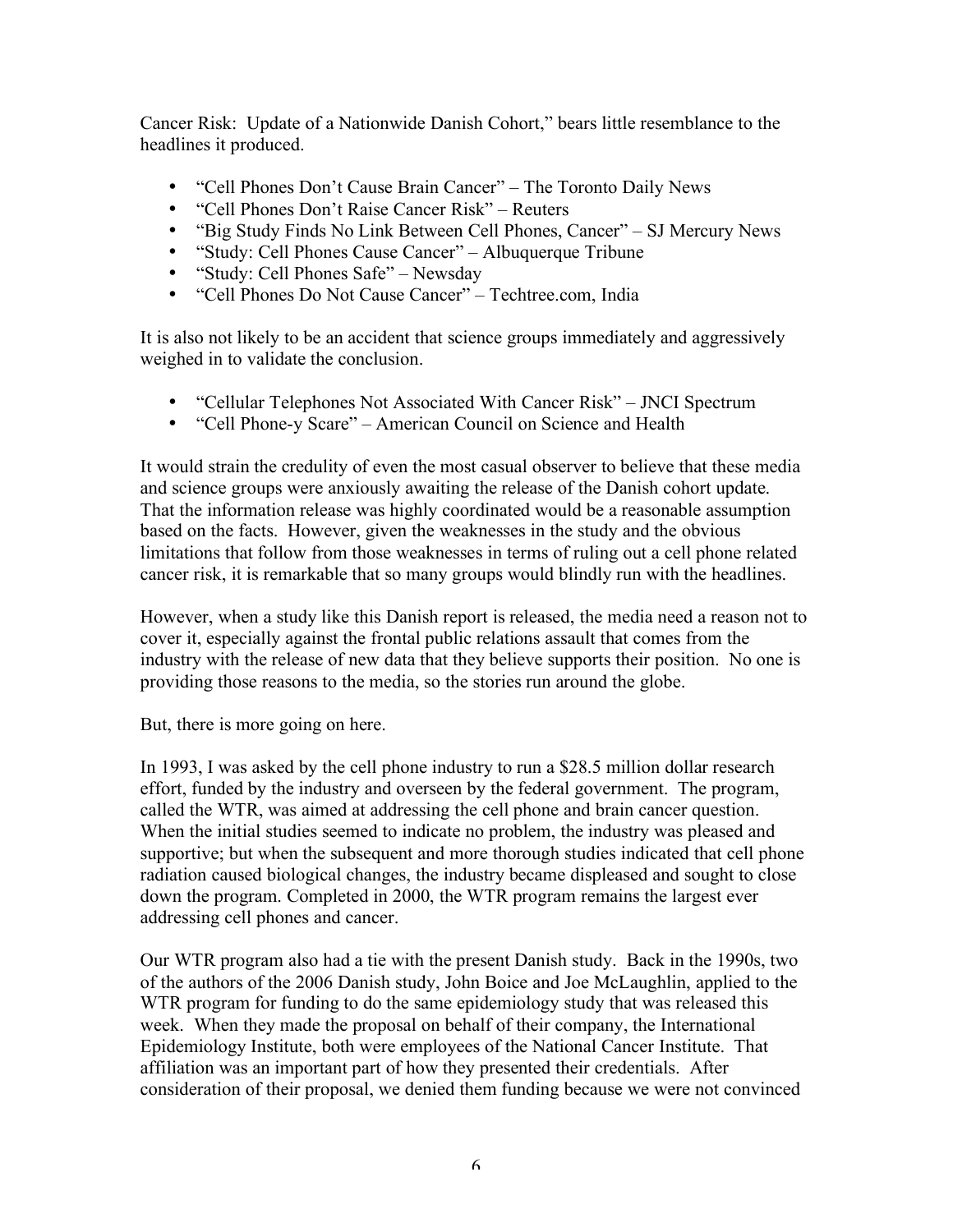they would provide meaningful findings. We also were not comfortable with the study design that was presented to us: the investigators put too much emphasis on the probability that the study would not find risk increases. Because the program was funded by the industry, they might have thought the low-risk pitch was what we wanted to hear. When we refused to give them funding to do the work, Boice and McLaughlin went directly to the industry with the same pitch – and they were hired.

The Danish study released this week is one of many studies from this group of investigators – all concluding with similar findings of no tumor risk from cell phones. In 2001, they released what they then lauded as one of the largest studies to date, and Boice went on a television tour to blunt the effects of a book I co-wrote with renowned Washington syndicated columnist, Martin Schram. The book, *Cell Phones: Invisible Hazards in the Wireless Age* told of the clash of science and politics within the research program and concluded that by 2001, science had raised serious red flags about the health of millions of cell phone users.

The American Cancer Society is also in on the support bandwagon for the Danish study. Now circulating to attest to the findings of the study are comments from Michael Thun, a vice-president at the society. He has taken the position that the Danish study confirms no risk from cell phones. It is noteworthy that in 2002, scientists from the American Cancer Society testified on behalf of the cell phone industry in brain cancer litigation. The case was brought in Federal Court in Baltimore, Maryland by surgeon Christopher Newman, who had claimed that his terminal brain tumor was the result of his cell phone use. The American Cancer Society testified that the tumor had not been caused by his cell phone.

Within a year of that testimony, a report was released by the American Cancer Society that included cell phones as one of that year's greatest cancer myths. The subsequent connection between the American Cancer Society and the cell phone industry was arrogantly blatant. In 2005, Dr. Sanjay Gupta of CNN ran a story that included Mt. Sinai Medical Center surgeon Keith Black. Dr. Black believed that the tumor that took the life of his patient, famous attorney Johnnie Cochran, was due to cell phone use. The industry did not even reply to the questions raised in the story about the link between the tumor and Johnnie Cochran's cell phone use. Instead, the industry submitted a written statement that simply referred to and quoted the American Cancer Society's report indicating that cell phones were a cancer myth. Thus, the industry was able to use the American Cancer Society paper as a public relations shield to manage the story.

### **FINAL COMMENT**

The world wants to know that the cell phones that they have used and will continue to use are safe. But the Danish study was epidemiologically constructed to produce a finding of reassurance that may well not have been supported even by a more professionally conceived study designed to really assess risk. The study has been trumpeted far beyond any reasonable reading of the data as proof that cell phones are safe. This is a disservice to consumers who want to believe that scientists and doctors can be trusted to be honest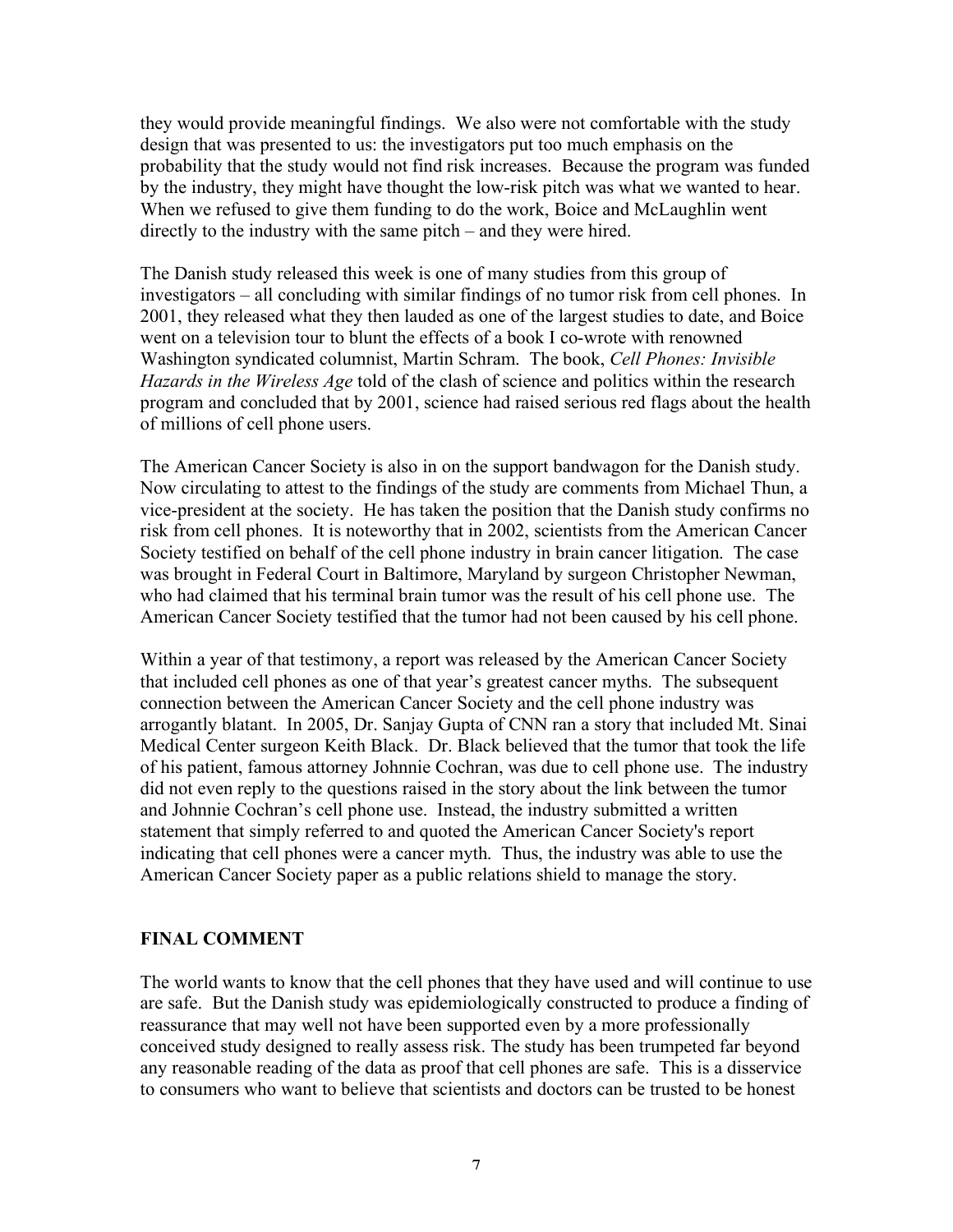with data and to keep them safe. The Danish registry remains a valuable resource. But, we are still awaiting a proper epidemiological study that will be able to use that resource to help tell the world what it needs to know.

The cell phone industry indeed has a sophisticated program in place to guard their financial interests. That is reasonable so long as harm to an unwitting public is not part of the result. One symptom of the effectiveness of the program is that industry-funded studies in many cases now produce industry-desired outcomes. But tampering with the integrity of scientists, scientific systems and public information steps over the lines of propriety that are appropriate for protecting business interests – especially when the casualty of the interference is public health and safety.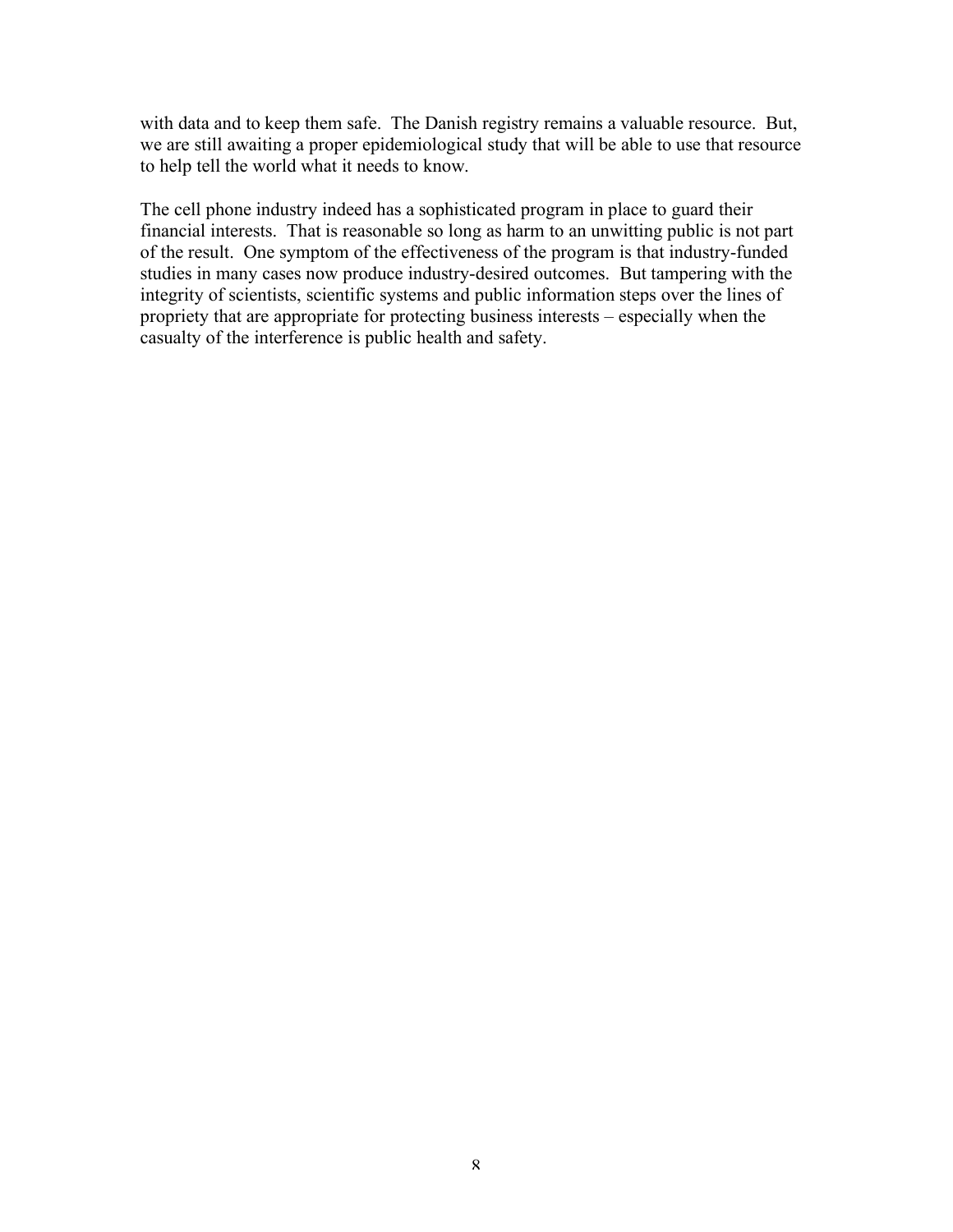### **Appendix**

#### **Table 1**

## **Statistically Significant Findings from Key Epidemiological Studies 1,2 of the Link between Cell Phones and Tumors by Source of Finding – Independent or Industry**

|                                                 | Number                       | Mean Risk Ratio <sup>3</sup> |
|-------------------------------------------------|------------------------------|------------------------------|
| <b>Independently Funded</b>                     |                              |                              |
| Positive Findings (show a link)                 |                              |                              |
| <b>Malignant Tumors</b><br><b>Benign Tumors</b> | 182<br>25                    | 2.7<br>2.7                   |
| Negative Findings (show no link)                |                              |                              |
| <b>Malignant Tumors</b><br><b>Benign Tumors</b> | $\boldsymbol{0}$<br>$\theta$ | $\boldsymbol{0}$<br>$\theta$ |
| <b>Industry Funded</b>                          |                              |                              |
| Positive Findings (show a link)                 |                              |                              |
| <b>Malignant Tumors</b><br><b>Benign Tumors</b> | 59<br>39                     | 1.2<br>1.5                   |
| Negative Findings (show no link)                |                              |                              |
| <b>Malignant Tumors</b><br><b>Benign Tumors</b> | $\mathbf{1}$<br>16           | 0.7<br>0.6                   |

#### Footnotes:

- 1. Includes the recent Danish cohort study
- 2. Appearing in peer-reviewed journals since 2001
- 3. For example, a risk ratio of two indicates a doubling of the risk of tumors in cell phone users